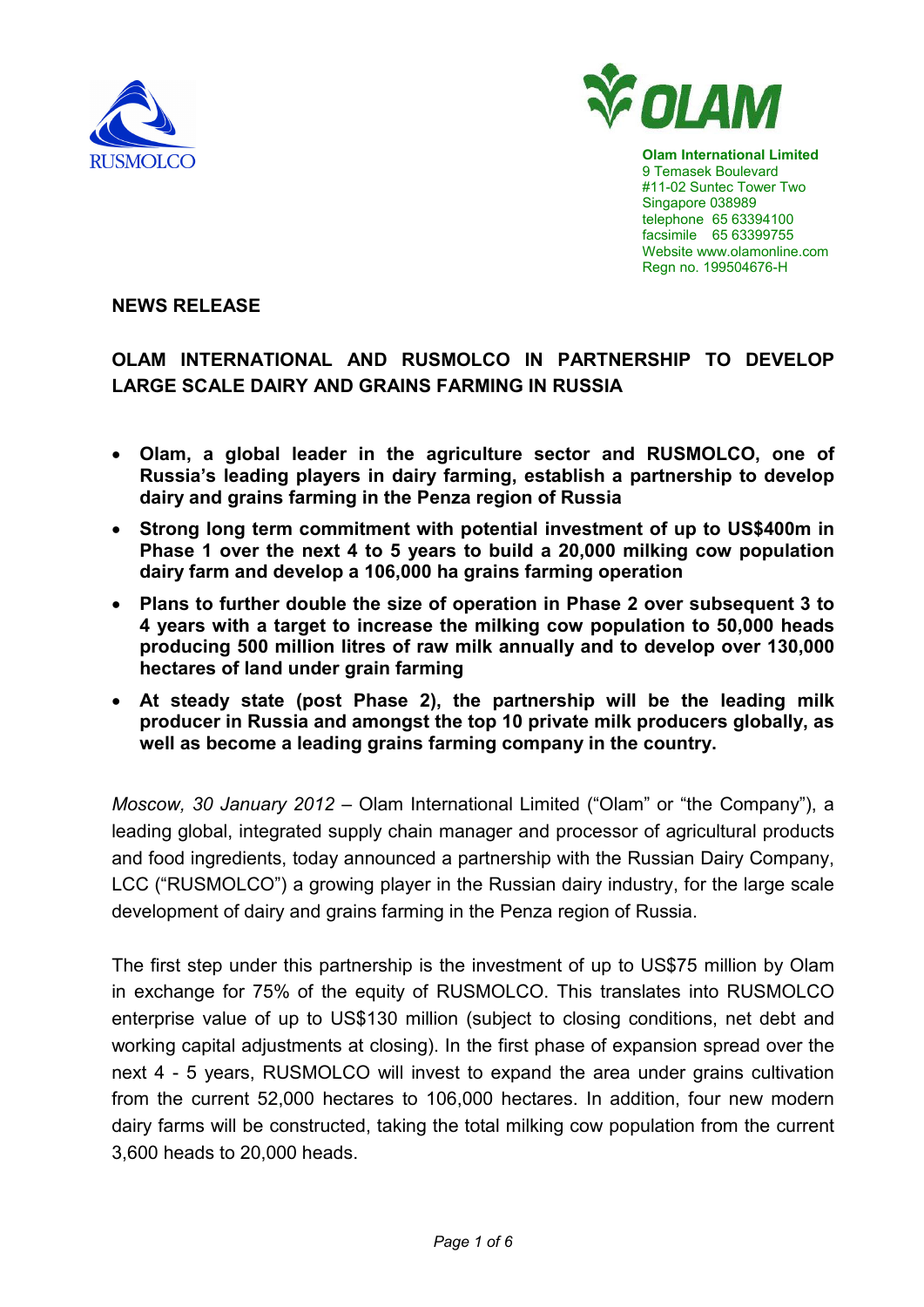



The total investment required for Phase 1 will aggregate up to US\$400 million to be spent over the next four to five years in a phased manner.

RUSMOLCO plans to establish a training and development centre aimed at inculcating best practices in international farming and milk production. Initially, the centre will focus on training of RUSMOLCO's own staff, which later may be expanded into a national centre to promote adoption of best practice and latest technologies across Russia.

The founder of RUSMOLCO, Naum Babaev will continue as Chairman of RUSMOLCO's Board of Directors, which will also comprise five Olam nominees and one independent director – Andrey Danilenko, Chairman of the National Dairy Producers Union in Russia, who has been specially invited to the Board given his rich experience and deep sector knowledge.

## **Future Growth Plans**

RUSMOLCO provides a strong platform for investment and expansion in the agriculture sector in Russia with attractive growth prospects. In Phase 2, Olam and RUSMOLCO envisage further investments which could include the enhancement of the area under cultivation to 130,000 hectares, increasing the milking cow population to 50,000 heads of cattle, investing in sugar cultivation, milling and refining as well as other adjacent initiatives that are aligned with Olam's strategic plan.

At steady state, RUSMOLCO will count as Russia's largest and amongst top 10 global private milk producers as well as a leading grains farming operation in Russia.

**Sunny Verghese, CEO of Olam commented:** "The investment in RUSMOLCO is another important step towards the implementation of Olam's dairy and grains strategy, which involves selective integration across the value chain with a focus on building endto-end capabilities. RUSMOLCO brings a strong dairy platform as well as 106,000 hectares of land suitable for agriculture, an attractive platform and asset base that is hard to replicate in a short period of time. Our Russian partner has a deep understanding of the local market and I am confident that this investment is a step forward towards the establishment of a profitable and promising venture for both sides."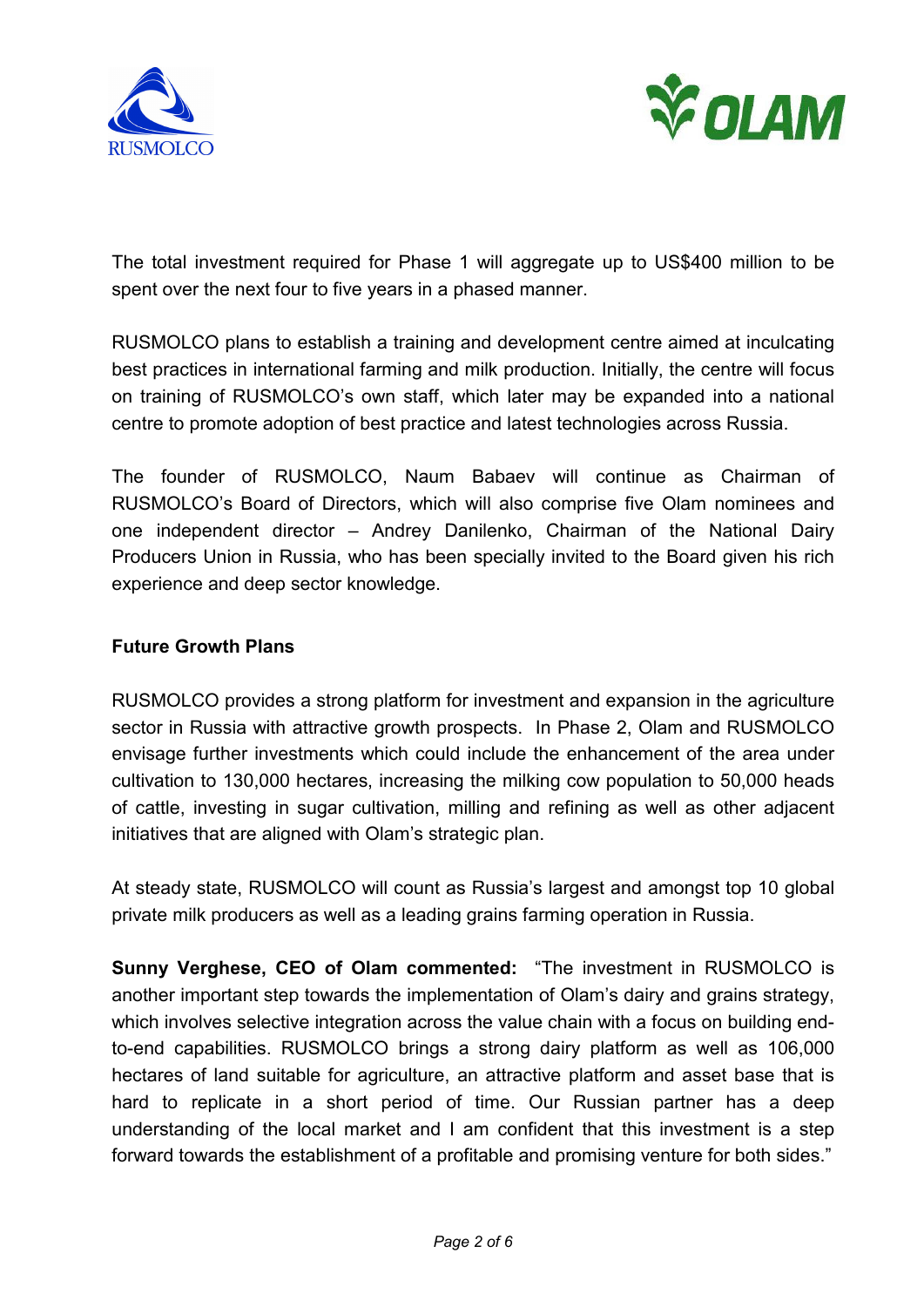



**Naum Babaev, Founder and Chairman of the Board of Directors of RUSMOLCO commented**: "We see enormous potential in partnering with Olam in this venture. Olam's strong financial resources, high calibre management team and experience of operating in over 65 countries create a strong platform for further development of our business. Together, we hope to achieve a dominant position in the industrial milk segment globally. I am excited at the opportunity to continue to participate in RUSMOLCO's development as the Chairman of the Board of Directors of the joint venture."

**Andrey Danilenko, Chairman of the Board of the National Dairy Producers Union, commented:** "Olam's partnership with RUSMOLCO is an unprecedented step for Russia's dairy industry. The investment by a global leader such as Olam is proof that agriculture production is becoming one of the most attractive sectors in the global economy in which Russia can be a large and important contributor."

## **Partnership Rationale and Strategic Fit**

Olam has been in Russia since 1993, with operations across grains origination, domestic trading and exports, imports and distribution of cocoa and cocoa products, green coffee and soluble coffee, edible nuts, dairy products as well as domestic trade and import of raw sugar, toll refining and distribution.

## Dairy Farming

Russia is one of the most attractive markets for dairy farming today and this partnership is aligned with Olam's dairy strategy of selectively investing in attractive value chain adjacencies, such as upstream dairy farming in geographies that provide a potential for profitable growth.

The attractiveness of the dairy sector in Russia stems from the following factors:

- A high demand for milk and a large and growing demand-supply gap, making Russia one of the largest importers of milk in the world;
- A strong need for a modern, reliable supplier of high-quality milk;
- Low cattle-feed cost driven by availability of fertile agricultural land at competitive prices; and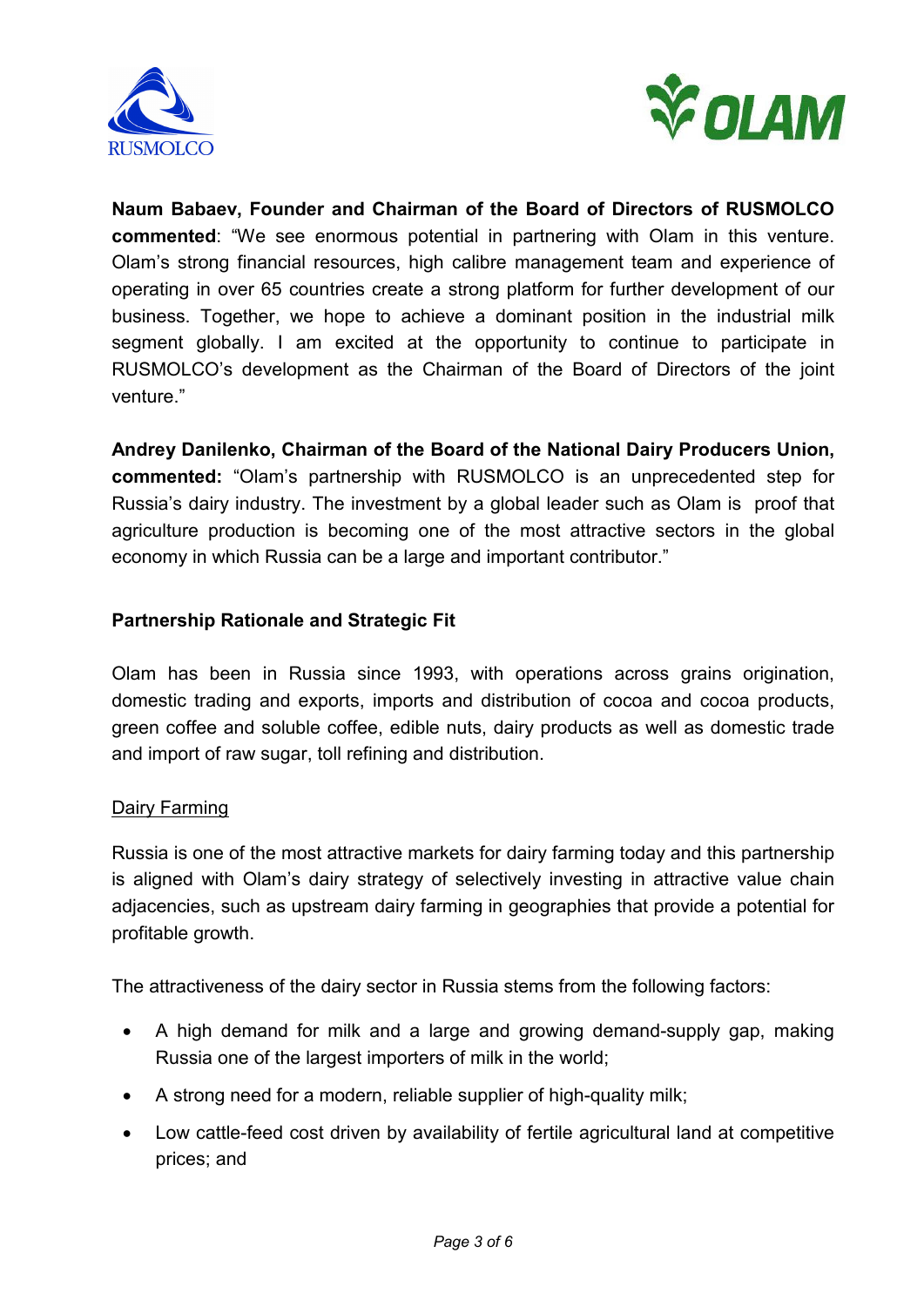



• Increasing emphasis and direct support by the Russian government on enhancing private investment into the agriculture sector as well as local dairy productivity and output.

RUSMOLCO has built a robust dairy farming platform which Olam can help scale to achieve its full potential by investing in expansion, farm upgradation to international standards and implementation of modern dairy farming best practices.

### Grains Farming

Olam's grains strategy has been anchored around the creation of a configuration of milling assets in sub-Saharan Africa and building a supply chain business around that core. Investing in grains farming provides a natural hedge to this business model as the upstream presence provides the ability to effectively hedge across multiple years. It is also a first-hand source of valuable information including crop yield and quality. Further, it will directly add volumes to the supply chain, thereby enhancing its Black Sea origination business.

Grain farming in Russia provides an attractive investment opportunity with a potential for generating excess returns on account of the following factors:

- Low cost of farm land: Yield-adjusted agricultural land cost in the US / Western Europe is 14-15 times more expensive than in Russia;
- Soil and agro-climatic conditions are favourable for grain cultivation; and
- Inland and port logistics are well developed and provide a smooth and cost effective route to export grains from Russia.

### Leveraging Existing Platform

Over the past five years, RUSMOLCO has built a reliable and robust dairy and grains platform, including a sizeable land bank, with dairy farms across seven regions in Penza and customer marketing arrangements which will continue to strengthen under the new partnership.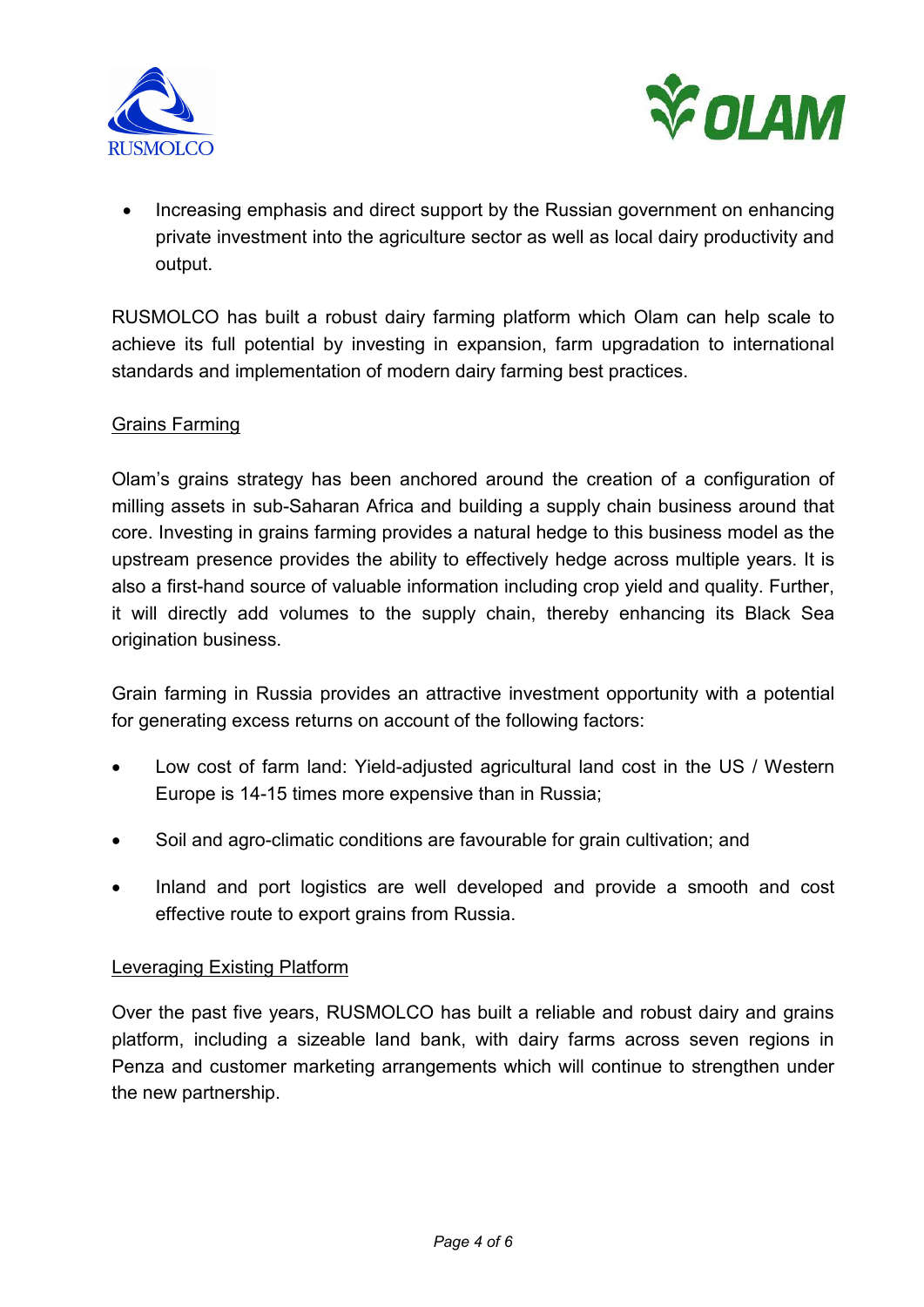



#### *About Olam International Limited*

*Olam International is a leading global integrated supply chain manager and processor of agricultural products and food ingredients, sourcing 20 products with a direct presence in 65 countries and supplying them to over 11,600 customers. With direct sourcing and processing in most major producing countries for its various products, Olam has built a global leadership position in many of its businesses, including cocoa, coffee, cashew, sesame, rice, cotton and wood products. Headquartered in Singapore and listed on the SGX-ST on February 11, 2005, Olam currently ranks among the top 40 largest listed companies in Singapore in terms of market capitalisation and is a component stock in the Straits Times Index (STI), MSCI Singapore Free, S&P Agribusiness Index and the DAXglobal Agribusiness Index. Olam is the only Singapore firm to be named in the 2009 and 2010 Forbes Asia Fabulous 50, an annual list of 50 big-cap and most profitable firms in the region. It is also the first and only Singapore company to be named in the 2009 lists for the Global Top Companies for Leaders and the Top Companies for Leaders in the Asia Pacific region by Hewitt Associates, the RBL Group and Fortune. More information on Olam can be found at* www.olamonline.com*.* 

#### *About RUSMOLCO*

*RUSMOLCO was established in October 2007. The company comprises nine livestock farms in seven areas of Penza region, specializing in dairy husbandry and crop production. The area of land under management is 133 thousand ha, livestock accounts for more than 7.2 thousand heads.* 

*Today, RUSMOLCO is the largest and most promising raw milk producer in the region. The company is engaged in the reconstruction of old farms and implements projects for the construction of modern dairy complexes from scratch. Today, the company operates two projects of the kind: in Narovchatsky and Kuznetsky areas of the region.* 

*The company employs over 900 people. The Chairman of the Board of Directors of RUSMOLCO is Naum Babaev, the CEO of the company is Rashid Hairov. Detailed information can be found at: www.rusmolco.com.*